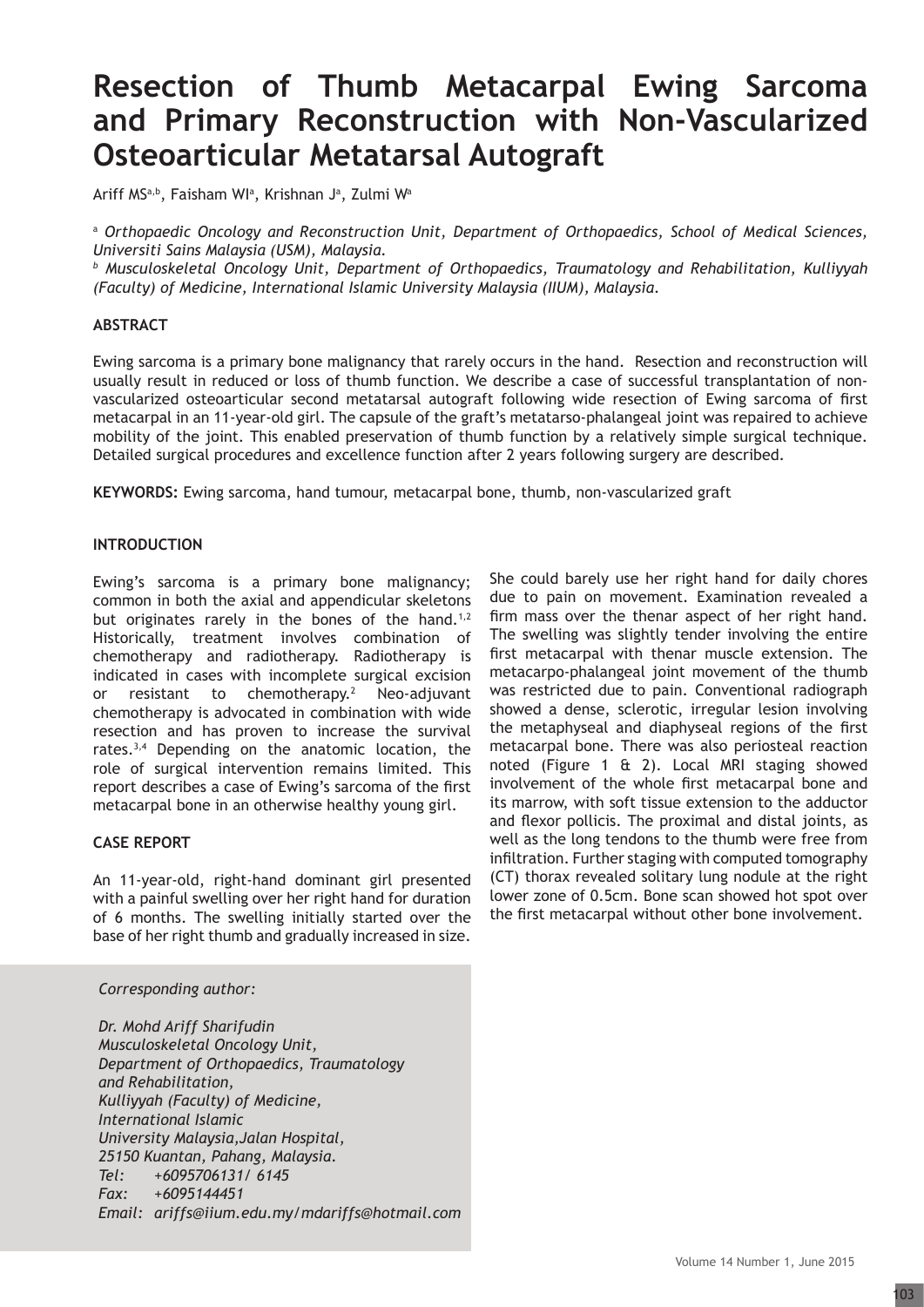# THE INTERNATIONAL MEDICAL JOURNAL Malaysia **IMJM**



**Figure 1.** Plain radiographs (AP and oblique views) showing a destructive sclerotic bone lesion involving the entire first metacarpal with 'sunburst' periosteal reaction and soft tissue mass.



Figure 2. MRI T1 weighted showing a hyperintense lesion with involvement of the whole first metacarpal bone and its marrow, with soft tissue extension to the adductor and flexor pollicis.

A core biopsy was taken and the results were consistent with Ewing's sarcoma. She had underwent 8 cycles of neo-adjuvant chemotherapy, which consists of four drugs; Vincristin, Ifosfamide, Doxorubicin and Etoposide. Repeated staging with CT thorax showed that the pulmonary nodule had regressed. Local MRI revealed good response in the metacarpal tumour size but no evidence of necrosis.

Resection of the first metacarpal was performed

through radial extensile approach. The first metacarpal neurovascular structures were explored and preserved over the first web space. The adductor pollicis were removed widely over the attachment of the metacarpal bone. Flexor pollicis were removed in total with the bone. It was an intra-articular excision as both proximal and distal joint were freed from tumour. The remnant of distal proximal phalanges capsule was preserved for future reconstruction (Figure 3a to 3d).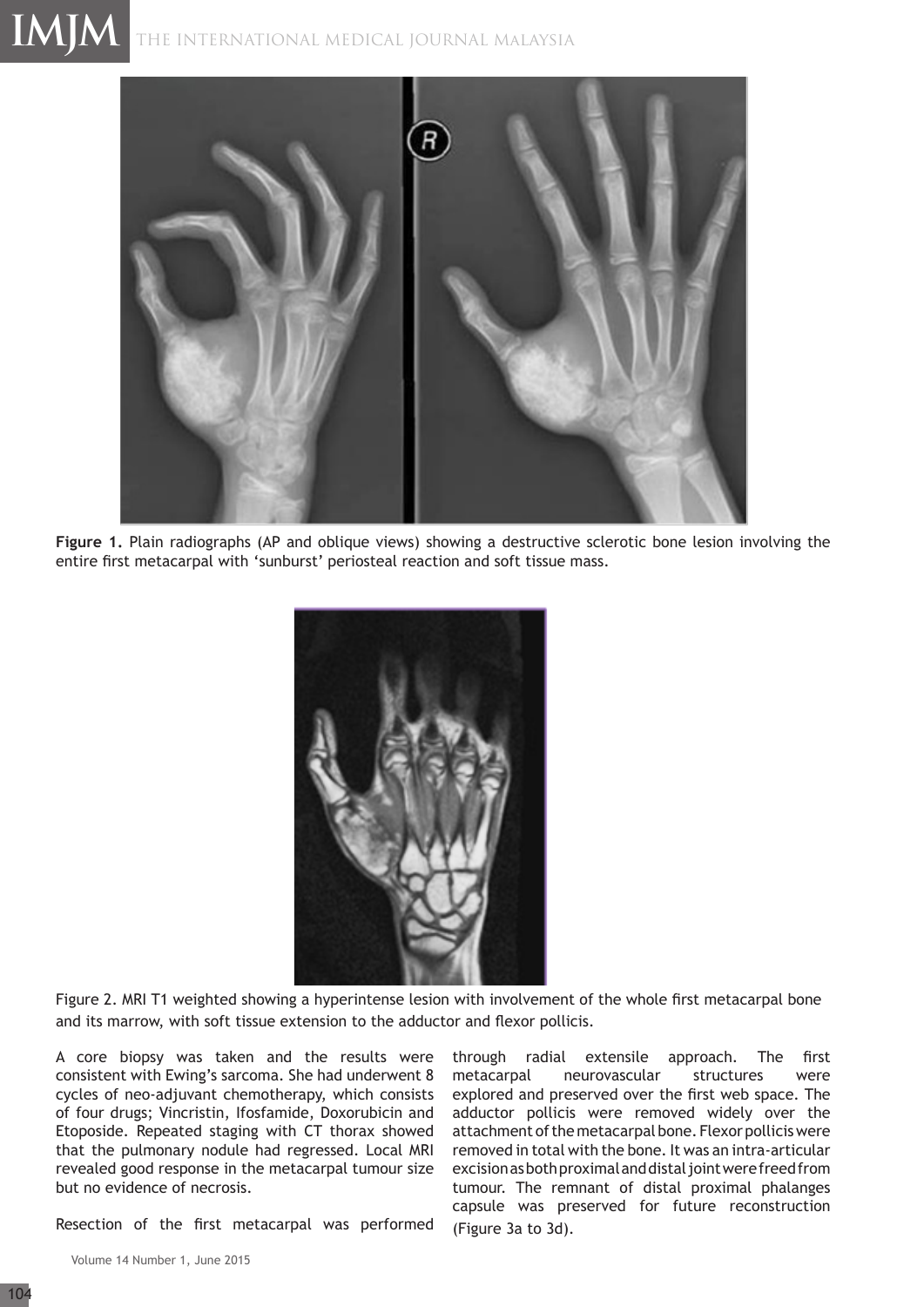

**Figure 3.** Surgical techniques of resection and primary reconstruction of the first metacarpal bone. (A) Preoperation. (B,C) Exploration and preservation of the neurovascular structures and the extensor pollicis tendons. (D) Intra-articular wide resection with partial preservation of the distal proximal phalanges capsule. (E,F) Thumb reconstruction utilizing second metatarsal bone; the metatarso-phalangeal joint capsule was reconstructed circumferentially with ethibond suture, and the metatarsal bone was fused with the trapezium with a mini Tplate.

The second metatarsal bone of her contralateral foot was resected through a dorsal approach. The capsule of the metatarso-phalangeal joint was taken with a cuff of 1cm for reconstruction. An osteotomy was made of 4.5cm to fit the metacarpal defect. The capsule was reconstructed circumferentially with ethibond suture, and the stability was assessed before the autogenous metatarsal graft was fixed to the trapezium and stabilized with a mini T-plate (Figure 3e and 3f). The bone defect over the left foot were bridged with tricortical iliac bone graft and stabilized with intraosseous Kirschner wire through the joint for fusion. Post-operatively, her thumb was protected

with thumb spica cast for 6 weeks followed by physiotherapy for thumb functions.

She completed another 6 cycles of adjuvant chemotherapy of similar regimes. After two years of follow-up, she was disease-free and the lung nodule completely regressed. She was able to write and regained a near normal function of her hand (Figure 4). Thorough hand assessment revealed active range of motion of first metacarpophalangeal joint at 10-45 degrees. There was no donor site morbidity at her left foot and left iliac crest as well.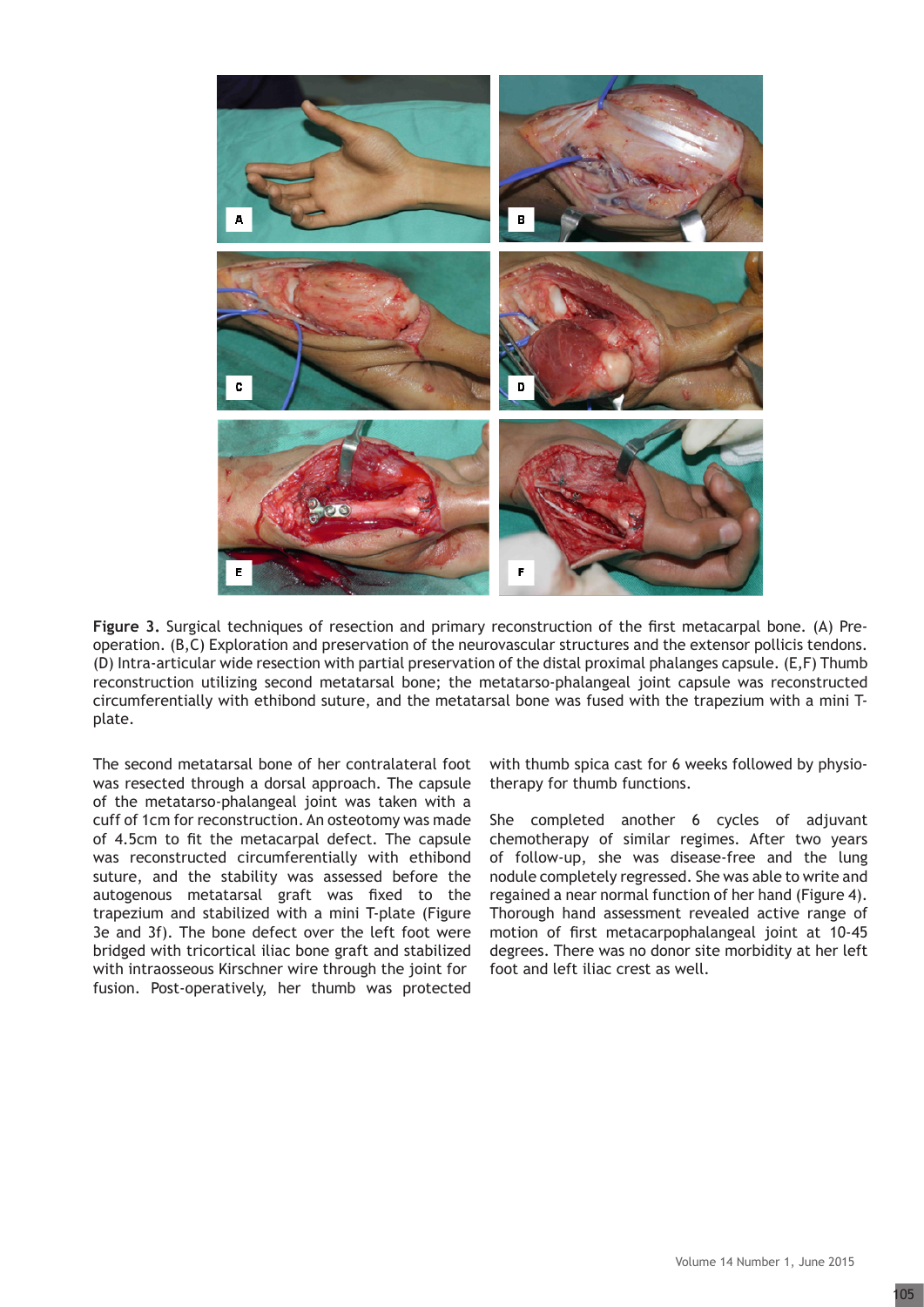

**Figure 4.** Normal hand function at two years' post-surgery.

#### **DISCUSSION**

Ewing sarcoma is the second most frequent primary bone malignancy of childhood and adolescence.1,2 However, Ewing sarcoma of the hand is very rare and represents only 1% of all Ewing's sarcoma cases.<sup>2,4,5</sup> The site of the tumour in the hand has a generally better prognosis compared to other sites, as survival is highest with involvement of distal bones of the extremities<sup>4,5.</sup> Pain and swelling of the affected fingers are the commonest presentation.<sup>1,3</sup> Thus, complex surgical approach and donor site morbidities to achieve long-term functional outcomes are justified.

Wide resection of tumours of the metacarpal is generally reconstructed with allograft or autologous bone graft. The commonly used grafts are iliac or fibular bone grafts for carpo-metacarpal and metacarpo-phalangeal joint fusion. Metacarpophalangeal joint fusion may affect the movement of the thumb and its main functions. Options of thumb metacarpal reconstruction include segment of radius of radial forearm flap, or microsurgical transfer of vascularized fibular graft.<sup>6,7,8</sup> However, these types of reconstruction require fusion of both joints. The options are best for tumour with extensive soft tissue and muscle extension whereby remaining function is

Volume 14 Number 1, June 2015

expected to be compromised.

We opted for second metatarsal bone transfer to achieve mobility of the metacarpo-phalangeal joint and the size of matched between two joints. Fusion of carpo-metacarpal joint as described in previous cases caused minimal functional loss. Reported cases of hand tumours reconstructed with metatarsal graft following resection were mostly adult patients with benign tumours such as giant cell tumours, aneurysmal bone cyst, and fibrous dysplasia.<sup>7,8,9</sup> Using a metatarsal bone provides a good joint surface for articular reconstruction and requires minimal refashioning of the graft. Metatarsal graft also gives a good cosmetic shape. Compared to an allograft, autogenous metatarsal graft would have a better chance of union with minimal loss of foot function. Metacarpo-phalangeal joint reconstruction provides adequate stability so no further fixation technique is required. The synovial membrane of the proximal phalanx will provide nutrition to the cartilage of the transferred metatarsal to ensure its survival. Osteoarticular ligamentous complex reconstruction following the metatarsal transfer is a relatively simple procedure that any general orthopaedic surgeon can do.9